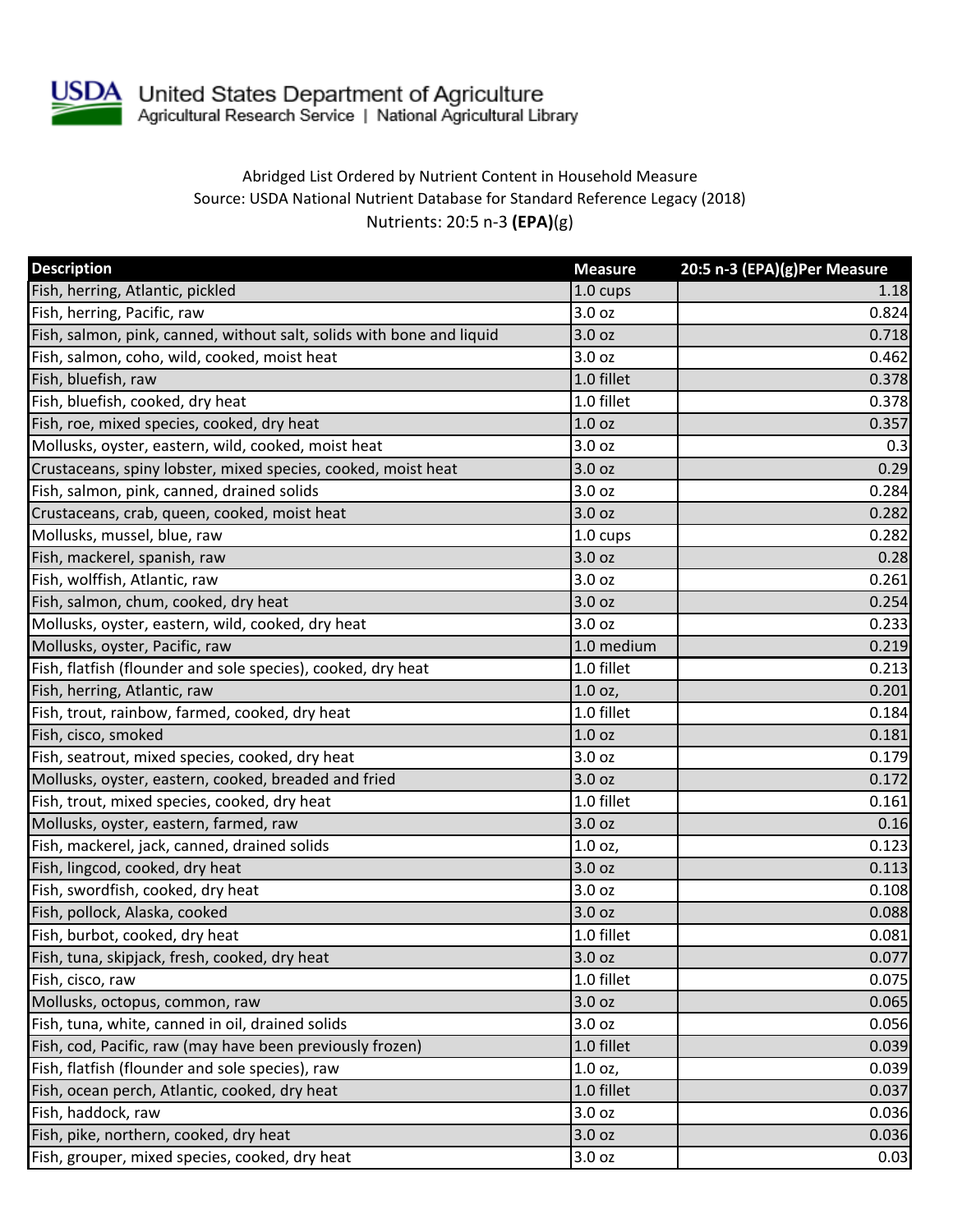| Veal, Australian, shank, hind, bone-in, separable lean only, raw                | 4.0 oz             | 0.028 |
|---------------------------------------------------------------------------------|--------------------|-------|
| Chicken, broilers or fryers, dark meat, meat only, cooked, fried                | 1.0 cups           | 0.028 |
| Lamb, Australian, imported, fresh, rib chop/rack roast, frenched, bone-in,      |                    |       |
| separable lean only, trimmed to 1/8" fat, raw                                   | 4.0 oz             | 0.025 |
| Fish, grouper, mixed species, raw                                               | 3.0 oz             | 0.023 |
| Chicken, broilers or fryers, back, meat only, raw                               | 4.0 oz             | 0.023 |
| Fish, mahimahi, cooked, dry heat                                                | 3.0 oz             | 0.022 |
| Beef, Australian, imported, grass-fed, loin, tenderloin steak/roast, boneless,  |                    |       |
| separable lean and fat, raw                                                     | 4.0 oz             | 0.021 |
| Lamb, Australian, imported, fresh, rib chop, frenched, bone-in, separable       |                    |       |
| lean and fat, trimmed to 1/8" fat, cooked, grilled                              | 3.0 oz             | 0.02  |
| Fish, ocean perch, Atlantic, raw                                                | 1.0 oz,            | 0.018 |
| POPEYES, Mild Chicken Strips, analyzed 2006                                     | 1.0 strip          | 0.014 |
| Chicken, broilers or fryers, drumstick, meat and skin, cooked, stewed           | $1.0$ cups,        | 0.014 |
| Beef, Australian, imported, grass-fed, seam fat, raw                            | 4.0 oz             | 0.014 |
|                                                                                 | 1.0 cups,          |       |
| Cheese, cheddar (Includes foods for USDA's Food Distribution Program)           | diced              | 0.013 |
| POPEYES, Coleslaw                                                               | 1.0 package        | 0.013 |
| Cheese, swiss                                                                   | $1.0$ cups,        | 0.012 |
|                                                                                 | 1.0 unit (yield    |       |
| Chicken, broilers or fryers, dark meat, meat and skin, cooked, stewed           | from 1 lb          | 0.011 |
| Cream, fluid, heavy whipping                                                    | $1.0$ cups,        | 0.011 |
| Turkey, whole, dark meat, meat and skin, cooked, roasted                        | 3.0 oz             | 0.01  |
| Cheese food, pasteurized process, American, vitamin D fortified                 | $1.0 \text{ cups}$ | 0.009 |
|                                                                                 | 1.0 unit (yield    |       |
| Chicken, broilers or fryers, light meat, meat only, raw                         | from 1 lb          | 0.009 |
| Chicken, broilers or fryers, meat and skin and giblets and neck, cooked, fried, |                    |       |
| batter                                                                          | 3.0 oz             | 0.009 |
| Guinea hen, meat only, raw                                                      | 3.0 oz             | 0.009 |
| Chicken, broilers or fryers, meat and skin, cooked, fried, flour                | 3.0 oz             | 0.009 |
| Squab, (pigeon), meat and skin, raw                                             | 3.0 oz             | 0.009 |
| Desserts, mousse, chocolate, prepared-from-recipe                               | 1.0 recipe         | 0.008 |
| Chicken, skin (drumsticks and thighs), raw                                      | 4.0 oz             | 0.008 |
|                                                                                 |                    |       |
| Chicken, stewing, meat and skin, and giblets and neck, cooked, stewed           | 3.0 oz             | 0.008 |
| Cheese, mozzarella, low moisture, part-skim                                     | $1.0$ cups,        | 0.007 |
| Chicken, broilers or fryers, leg, meat and skin, cooked, roasted                | 3.0 oz             | 0.006 |
|                                                                                 | 1.0 unit (yield    |       |
| Chicken, broilers or fryers, back, meat and skin, raw                           | from 1 lb          | 0.006 |
| Fish, tilapia, raw                                                              | 1.0 fillet         | 0.006 |
| Muffin, blueberry, commercially prepared, low-fat                               | 1.0 muffin         | 0.006 |
|                                                                                 | 1.0 unit (yield    |       |
| Chicken, broilers or fryers, leg, meat only, cooked, fried                      | from 1 lb          | 0.006 |
| Cheese, ricotta, whole milk                                                     | 0.5 cups           | 0.005 |
| DIGIORNO Pizza, cheese topping, rising crust, frozen, baked                     | 1.0 slice 1/4 of   | 0.004 |
| Cheese, pasteurized process, American, fortified with vitamin D                 | 1.0 oz             | 0.003 |
| Fish, cod, Atlantic, canned, solids and liquid                                  | 3.0 oz             | 0.003 |
| Turkey, ground, fat free, patties, broiled                                      | 3.0 oz             | 0.003 |
| Turkey, retail parts, thigh, meat and skin, cooked, roasted                     | 3.0 oz             | 0.003 |
| Turkey, ground, 93% lean, 7% fat, pan-broiled crumbles                          | 3.0 oz             | 0.003 |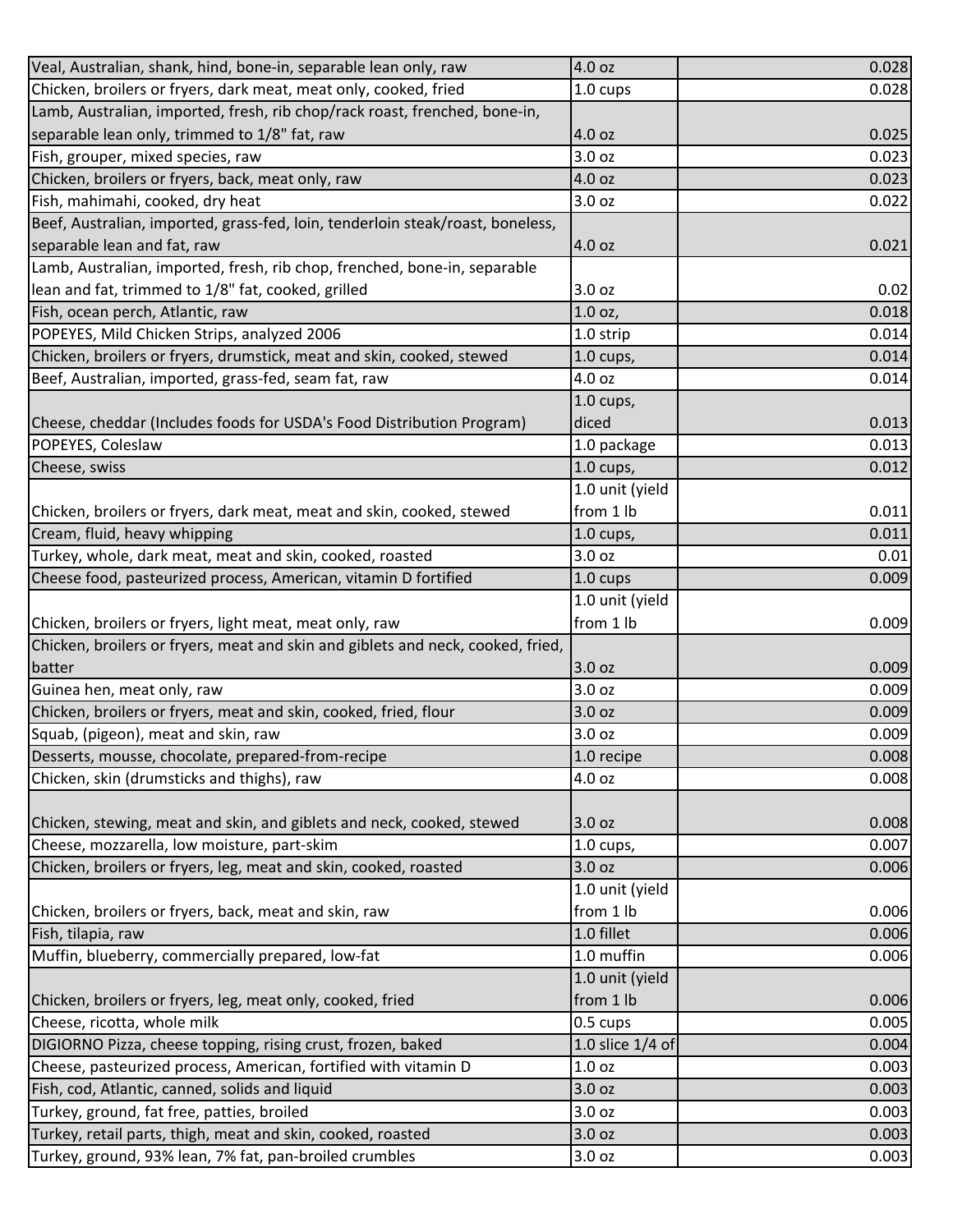| Turkey from whole, light meat, meat only, with added solution, cooked,                                 |                     |                         |
|--------------------------------------------------------------------------------------------------------|---------------------|-------------------------|
| roasted                                                                                                | 3.0 oz              | 0.003                   |
| Turkey, whole, breast, meat only, cooked, roasted                                                      | 3.0 oz              | 0.003                   |
| Pork, ground, 96% lean / 4% fat, raw                                                                   | 4.0 oz              | 0.003                   |
| Fast foods, croissant, with egg, cheese, and ham                                                       | 1.0 item            | 0.003                   |
| Beef, tenderloin, steak, separable lean and fat, trimmed to 1/8" fat, all                              |                     |                         |
| grades, cooked, broiled                                                                                | 3.0 oz              | 0.003                   |
| Beef, round, top round steak, boneless, separable lean and fat, trimmed to                             |                     |                         |
| 0" fat, all grades, cooked, grilled                                                                    | 3.0 oz              | 0.003                   |
| Pork, ground, 96% lean / 4% fat, cooked, crumbles                                                      | 3.0 oz grilled      | 0.003                   |
| Fast foods, english muffin, with egg, cheese, and canadian bacon                                       | 1.0 sandwich        | 0.003                   |
| Soup, beef and vegetables, canned, ready-to-serve                                                      | 1.0 cups            | 0.003                   |
|                                                                                                        | 1.0 unit (yield     |                         |
| Chicken, broilers or fryers, drumstick, meat only, cooked, fried                                       | from 1 lb           | 0.003                   |
| Cereals ready-to-eat, granola, homemade                                                                | 1.0 cups            | 0.002                   |
|                                                                                                        | 1.0 unit (yield     |                         |
| Chicken, broilers or fryers, giblets, raw                                                              | from 1 lb           | 0.002                   |
| Beef, ribeye cap steak, boneless, separable lean only, trimmed to 0" fat,                              |                     |                         |
| choice, raw                                                                                            | 4.0 oz              | 0.002                   |
| Chicken, dark meat, thigh, meat only, with added solution, raw                                         | 4.0 oz              | 0.002                   |
| Beef, short loin, porterhouse steak, separable lean and fat, trimmed to 1/8"                           |                     |                         |
| fat, choice, raw                                                                                       | 4.0 oz              | 0.002                   |
| POPEYES, Spicy Chicken Strips, analyzed 2006                                                           | 1.0 strip           | 0.002                   |
| Cookies, chocolate chip, refrigerated dough                                                            | 1.0 serving         | 0.002                   |
| Crackers, rusk toast                                                                                   | $0.5$ oz            | 0.002                   |
|                                                                                                        |                     |                         |
|                                                                                                        |                     |                         |
|                                                                                                        | 1.0 sandwich        | 0.002                   |
| Beef, round, top round steak, boneless, separable lean and fat, trimmed to                             |                     |                         |
| Fast foods, croissant, with egg, cheese, and sausage<br>0" fat, choice, cooked, grilled                | 3.0 oz              | 0.002                   |
|                                                                                                        | $1.0$ wing,         |                         |
|                                                                                                        | bone and skin       |                         |
|                                                                                                        | removed             | 0.002                   |
| Fast foods, biscuit, with egg and bacon                                                                | 1.0 biscuit         |                         |
| Chicken, broilers or fryers, wing, meat only, raw<br>Cream, fluid, light (coffee cream or table cream) | 1.0 fl oz           |                         |
| Cheese, cream                                                                                          | 1.0 tbsp            | 0.001                   |
| Nuts, mixed nuts, oil roasted, with peanuts, lightly salted                                            | 1.0 <sub>oz</sub>   | 0.001                   |
| Ice creams, vanilla, light, no sugar added                                                             | 1.0 serving         | 0.001                   |
| Sorghum flour, whole-grain                                                                             | 1.0 cups            | 0.001                   |
| Bread, wheat                                                                                           | 1.0 slice           | 0.002<br>0.002<br>0.001 |
| Cookies, oatmeal, with raisins                                                                         | 1.0 oz              | 0.001                   |
| Cookies, peanut butter, commercially prepared, regular                                                 | 1.0 oz              | 0.001                   |
| Beef, top loin petite roast/filet, boneless, separable lean and fat, trimmed to                        |                     |                         |
| 1/8" fat, all grades, raw                                                                              | 4.0 oz              | 0.001                   |
| Cheese, cottage, lowfat, 2% milkfat                                                                    | 4.0 oz              | 0.001                   |
| Beef, chuck eye roast, boneless, America's Beef Roast, separable lean and fat,                         |                     |                         |
| trimmed to 0" fat, all grades, raw                                                                     | 4.0 oz              | 0.001                   |
| Bread, pound cake type, pan de torta salvadoran                                                        | 1.0 serving         | 0.001                   |
| Bologna, meat and poultry                                                                              | 1.0 slice           | 0.001                   |
| Cream, fluid, half and half                                                                            | 1.0 fl oz           | 0.001                   |
| Garlic bread, frozen<br>Croissants, butter                                                             | 1.0 slice<br>1.0 oz | 0.001                   |